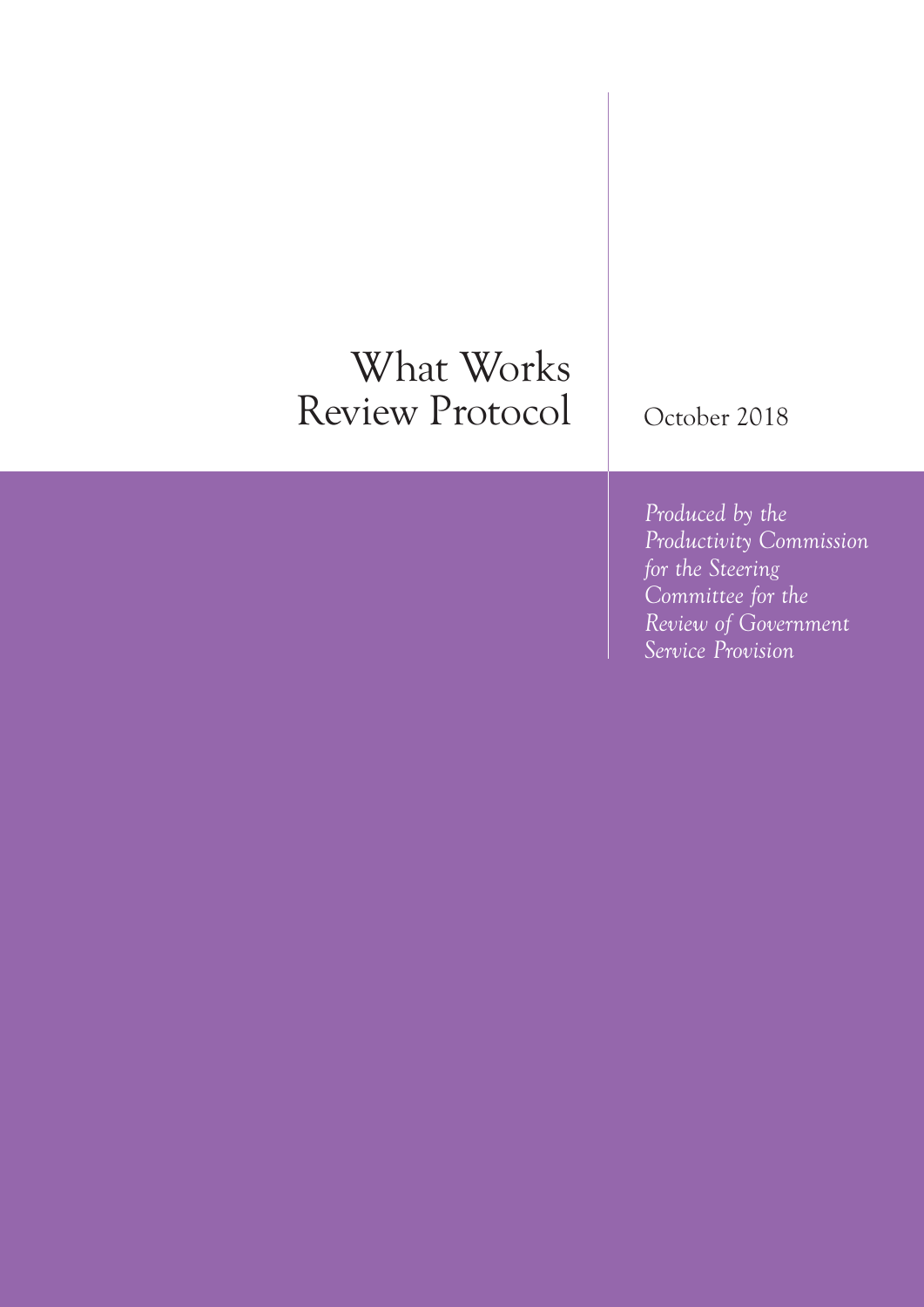### **Commonwealth of Australia 2018**



Except for the Commonwealth Coat of Arms and content supplied by third parties, this copyright work is licensed under a Creative Commons Attribution 3.0 Australia licence. To view a copy of this licence, visit http://creativecommons.org/licenses/by/3.0/au. In essence, you are free to copy, communicate and adapt the work, as long as you attribute the work to the Productivity Commission (but not in any way that suggests the Commission endorses you or your use) and abide by the other licence terms.

#### **Use of the Commonwealth Coat of Arms**

Terms of use for the Coat of Arms are available from the Department of the Prime Minister and Cabinet's website: https://www.pmc.gov.au/government/commonwealth-coat-arms

#### **Third party copyright**

Wherever a third party holds copyright in this material, the copyright remains with that party. Their permission may be required to use the material, please contact them directly.

#### **Attribution**

This work should be attributed as follows, *Source: Steering Committee for the Review of Government Service Provision, What Works Review Protocol*.

If you have adapted, modified or transformed this work in anyway, please use the following, *Source: based on Steering Committee for the Review of Government Service Provision, What Works Review Protocol*.

#### **An appropriate reference for this publication is:**

SCRGSP (Steering Committee for the Review of Government Service Provision) 2018, *What Works Review Protocol*, Productivity Commission, Canberra.

#### **Publications enquiries**

The Productivity Commission acts as the Secretariat for the Steering Committee for the Review of Government Service Provision. This report is available from the Productivity Commission website at www.pc.gov.au.

The Steering Committee welcomes enquiries and suggestions on the information contained in this report, contact the Secretariat by phone: (03) 9653 2100 or email: gsp@pc.gov.au.

#### **What are** *What Works* **reviews?**

*What Works* reviews complement the performance reporting in the Report on Government Services (RoGS) by reviewing current global evidence on what works (or does not) to achieve particular outcomes for government services. The aim is to improve the wellbeing of all Australians through providing decision makers with high quality information on what works to address existing social policy needs.

The reviews are intended to be targeted at policy issues, be rigorous yet timely and balance the overall evidence with practical advice and theory. The *What Works* approach will also include follow-up with governments on the use of the reviews, and the monitoring of relevant outcomes in the RoGS to ensure a feedback loop between evidence production and implementation.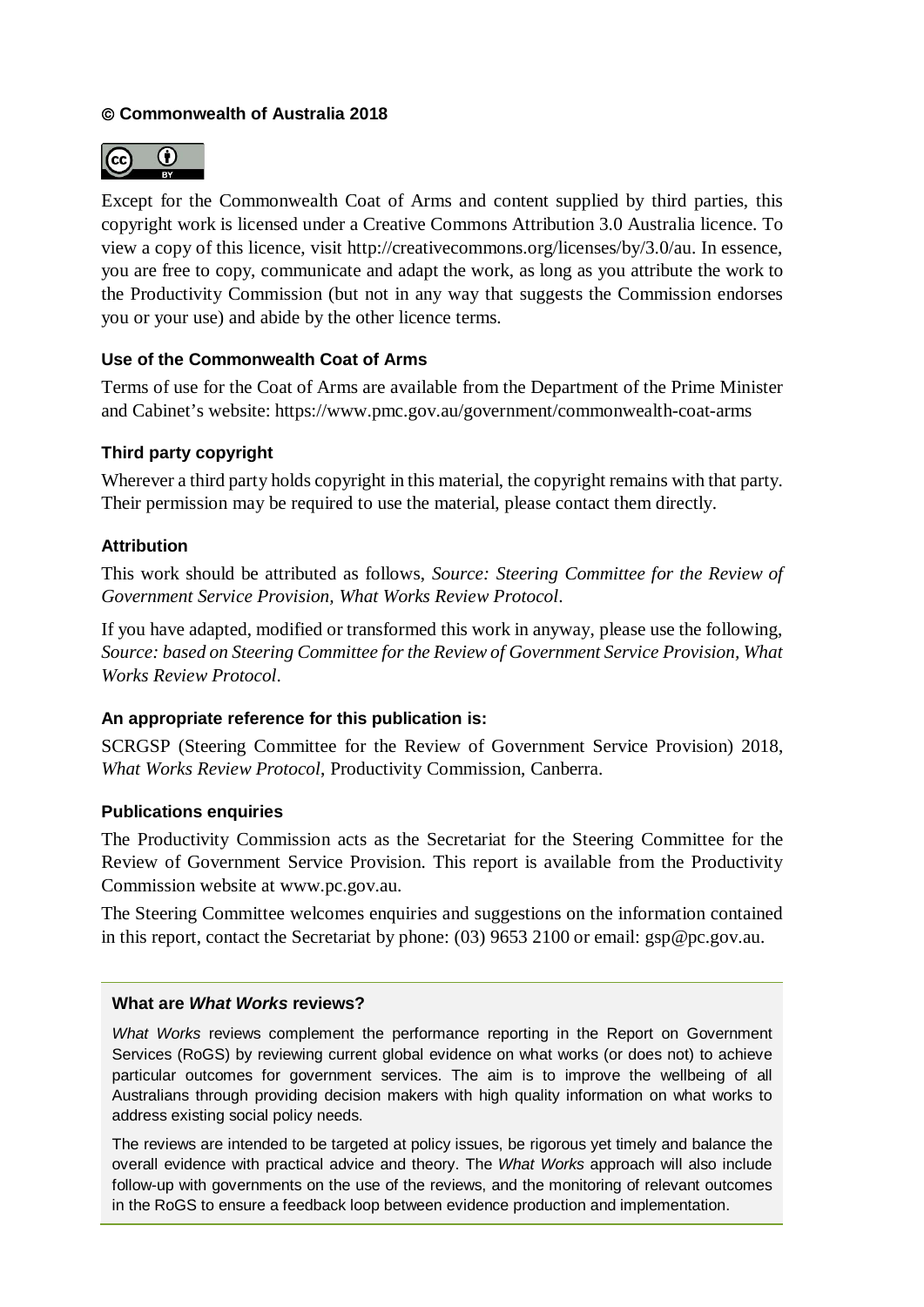# **Contents**

|                | <b>Acknowledgments</b>                               | vi             |
|----------------|------------------------------------------------------|----------------|
| 1              | <b>Introduction</b>                                  | 1              |
| $\mathbf{2}$   | <b>Develop question</b>                              | $\overline{2}$ |
| $\mathbf{3}$   | Set inclusion/exclusion criteria and search strategy | 4              |
|                | Inclusion and exclusion criteria<br>3.1              | 5              |
|                | 3.2 Search strategy – identifying potential studies  | $\overline{7}$ |
| 4              | <b>Literature Screening</b>                          | 8              |
| 5              | <b>Data extraction</b>                               | 10             |
| 6              | <b>Evidence assessment</b>                           | 11             |
| $\overline{7}$ | <b>Evidence synthesis</b>                            | 11             |
| 8              | <b>Communication of findings</b>                     | 12             |
| 9              | Follow up                                            | 13             |
|                | <b>References</b>                                    | 14             |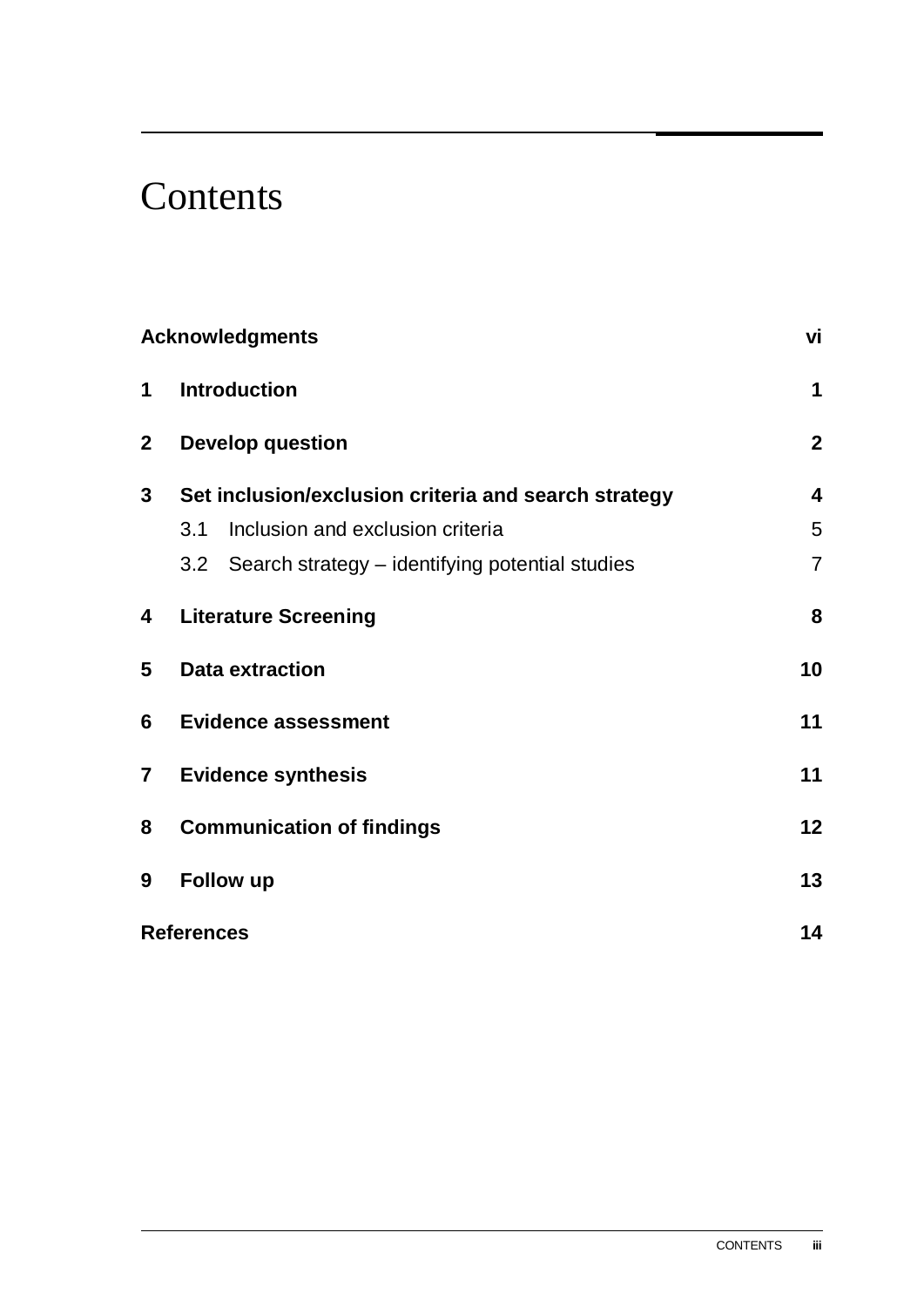# <span id="page-3-0"></span>Acknowledgments

The Commission wishes to thank our external referee — Bianca Albers (Centre for Evidence and Implementation) for her feedback during the development of this document.

The Commission undertook the development and production of this document under the auspice of the Steering Committee for the Review of Government Service Provision (SCRGSP). The list of current Steering Committee members is available on the Commission website at www.pc.gov.au/about/core-functions/performance-monitoring/steering-committee.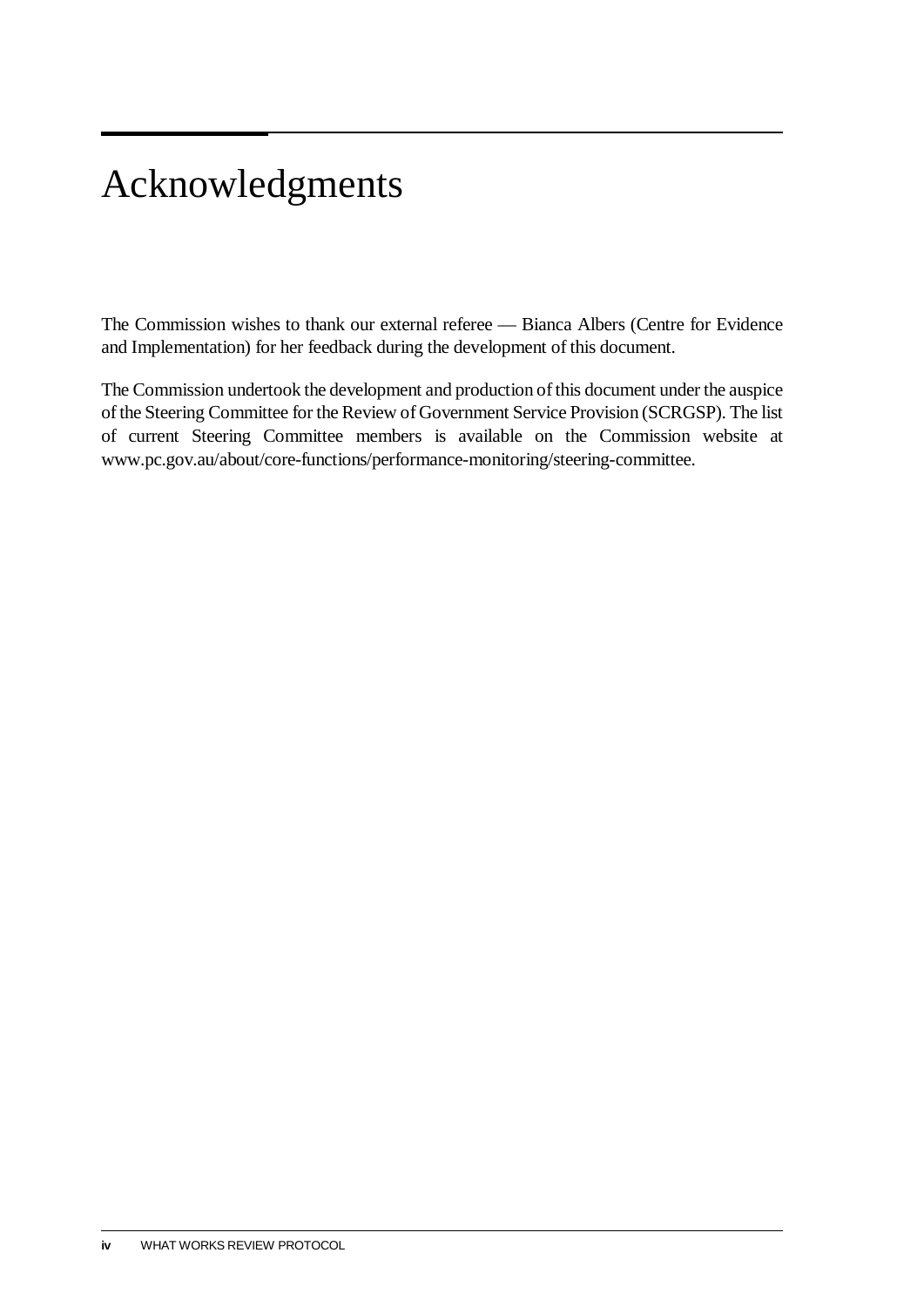# <span id="page-4-0"></span>What Works Review Protocol

# **1 Introduction**

The aim of What Works reviews is to provide information on what works (or does not work) to improve outcomes related to social services covered in the Report on Government Services (RoGS). The RoGS monitors the performance of governments in delivering outcomes, but it does not state what is working (or not) and why. The What Works reviews are intended to complement the RoGS by reporting on this where possible.

The reviews will analyse existing research to respond to research questions agreed by the Steering Committee. The method for each review will depend upon the type of question being answered, the quantity and quality of existing research, and the nature and similarity of outcome variables across the research. At a minimum they will include a structured and replicable approach to determining in-scope research, an assessment of the quality of in-scope research, an analysis of results — including consideration of context and scalability, and targeted communication to key audiences.

What Works reviews can be considered as a type of evidence assessment. The distinguishing features of the What Works reviews over other evidence assessments include:

- targeted research questions to address nationally agreed policy problems
- a balance of rigour and timeliness to answer research questions (each review is intended to be completed within 6 months) so output remains policy-relevant
- judgements that balance the overall evidence, practical advice and theory (as far as possible)
- targeted, plain English communication to policy makers that goes beyond a stand-alone review to include follow up with governments on the review's use (many evidence assessments end once the research is produced)
- monitoring of related outcomes via the RoGS as a feedback loop between evidence production and evidence implementation (providing a partial indication of the impact of use).

The protocol for a What Works review contains the following steps:

- 1. *Develop question* develop a structured research question to define the scope of the review.
- 2. *Set inclusion/exclusion criteria and search strategy —* develop the criteria to refine the search and the information repositories to be searched.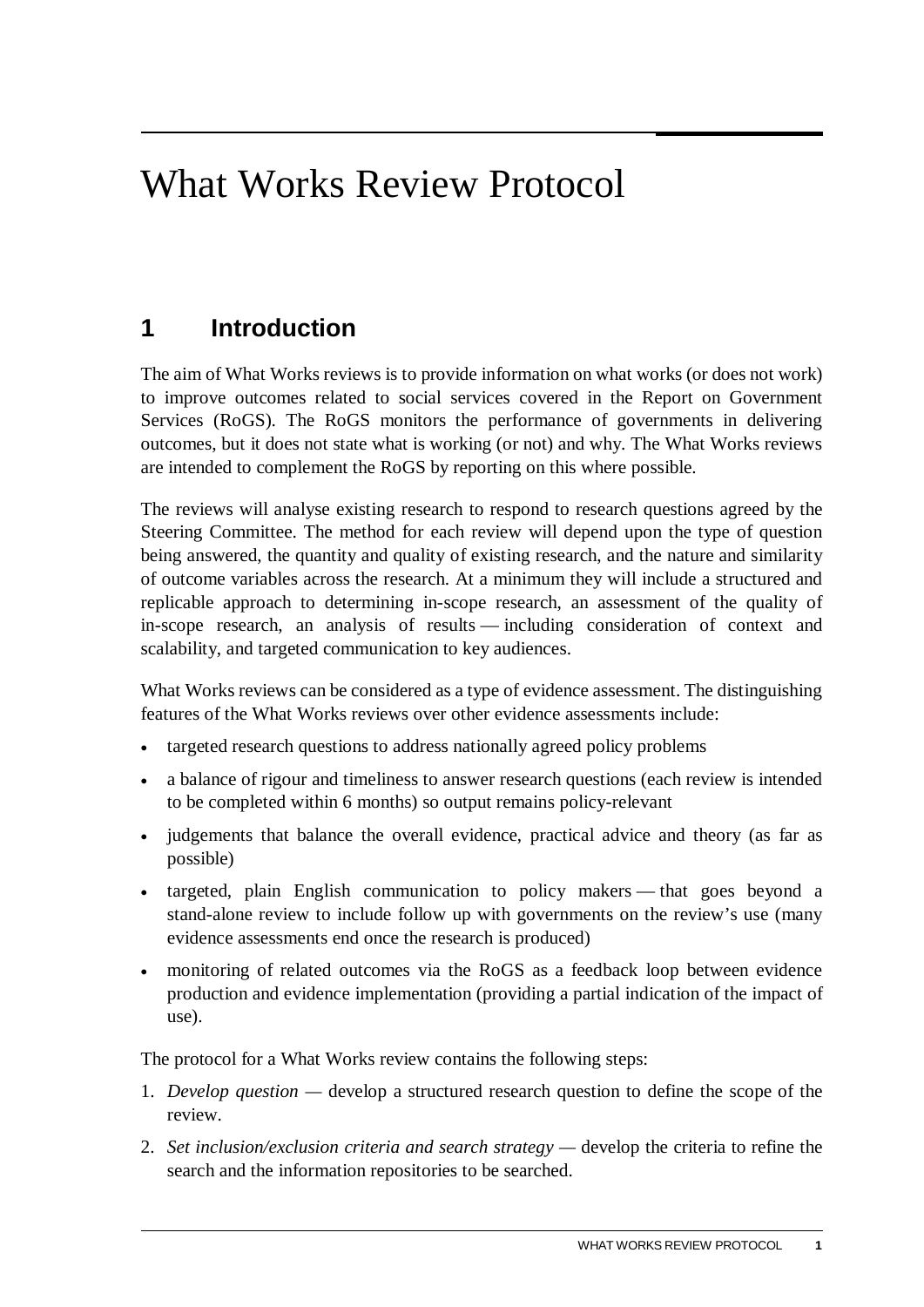- <span id="page-5-0"></span>3. *Screen literature —* ensure application of inclusion/exclusion criteria and remove duplicate studies.
- 4. *Extract evidence —* extract and record the material relevant to the review question.
- 5. *Assess evidence* assess the robustness of the studies using publicly available and appropriate assessment tools.
- 6. *Synthesise evidence* provide a narrative synthesis of the evidence coverage (and identify gaps), the findings and their implications, and areas for further research. Subject to available data and resources, include a statistical synthesis.
- 7. *Communicate findings* communicate review findings through written reports, social media, conferences/seminars and other media as appropriate.
- 8. *Follow up*  monitor if findings have been used, and implications for future studies.

## **2 Develop question**

The type of research question will influence the method used for the review.

Research questions about *intervention effectiveness* aim to examine whether one intervention is more effective than (a) another intervention or (b) no intervention, in addressing a problem or condition. In a review process, effectiveness questions will typically focus on studies that identify causality and the impact of interventions on a target group (taking into account the likely counterfactual). Some of these studies also undertake meta-analyses as part of the review.

However, often research questions will have a broader focus in examining the extent and nature of the existing research in a given area. In this case, the goal is to understand *what is known about a policy problem* (a particular issue in a particular area). The range of study designs<sup>[1](#page-5-1)</sup> in scope for these reviews may therefore be broader than intervention effectiveness reviews, and the synthesis of findings will often be more complex and rely on narrative methods.

For reviews concerned only with intervention effectiveness, the application of the PICOS (Population, Intervention, Comparison, Outcome, Study design) framework will help develop a structured review question (Methley et al. 2014; Varker et al. 2014).

Applying the PICOS framework to a topic clarifies the scope of the research, and yields a structured research question. Table 1 sets out the PICOS framework with a worked example of the effect of school-based interventions on childhood obesity.

-

<span id="page-5-1"></span><sup>&</sup>lt;sup>1</sup> Study design refers to the set of methods or procedures used to collect and analyse information relevant to a research question, such as descriptive (for example, case study), experimental (for example, randomised control trial), review (for example, systematic review) and meta-analytic (meta-analysis) design methods.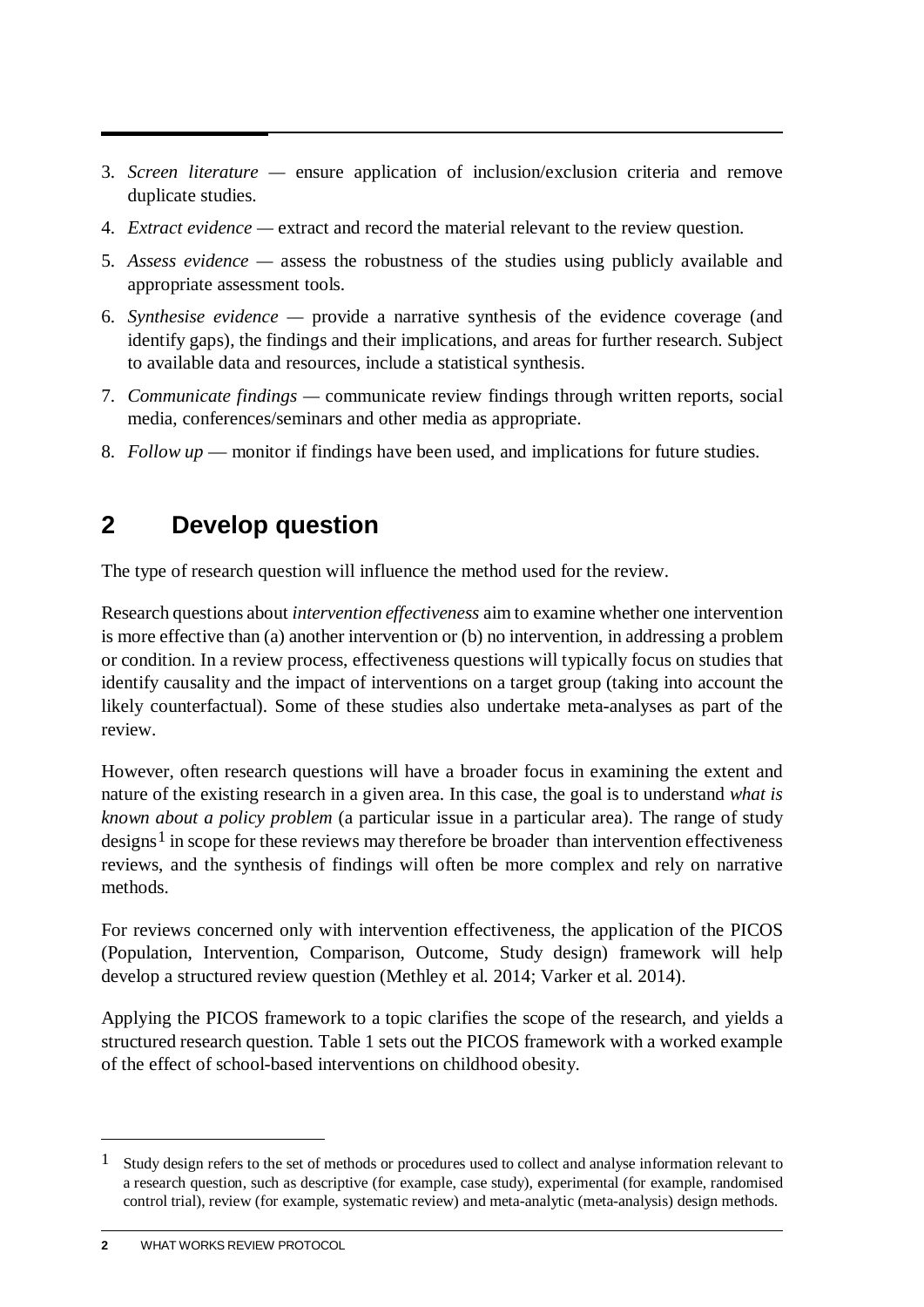| Example research question:<br>What interventions are effective in reducing childhood obesity? |                                                                                                                                                                                                                                                                                                         |  |
|-----------------------------------------------------------------------------------------------|---------------------------------------------------------------------------------------------------------------------------------------------------------------------------------------------------------------------------------------------------------------------------------------------------------|--|
| <b>PICOS Element</b>                                                                          | Example                                                                                                                                                                                                                                                                                                 |  |
| <b>P: Population</b>                                                                          |                                                                                                                                                                                                                                                                                                         |  |
| What are the important characteristics of the<br>population of interest?                      | Overweight or obese children (5-18 years)                                                                                                                                                                                                                                                               |  |
| <b>I: Interventions</b>                                                                       |                                                                                                                                                                                                                                                                                                         |  |
| What are the specific interventions of interest?                                              | Primary and secondary school-based interventions                                                                                                                                                                                                                                                        |  |
| <b>C: Comparisons</b>                                                                         |                                                                                                                                                                                                                                                                                                         |  |
| What alternative treatments are being considered?                                             | No intervention                                                                                                                                                                                                                                                                                         |  |
| <b>O: Outcomes</b>                                                                            |                                                                                                                                                                                                                                                                                                         |  |
| What are the results of applying the intervention or<br>the comparison condition?             | What are the desired outcomes?<br>• Improved eating behaviours<br>• Increase in physical activity<br>• Reduction in sedentary behaviour<br>• Reduction in overweight/obesity<br>• Healthy weight maintenance<br>What outcomes are not wanted?<br>• Eating disorders<br>• Under-eating<br>• Malnutrition |  |
| S: Study design                                                                               |                                                                                                                                                                                                                                                                                                         |  |
| What study designs are included?                                                              | Quantitative studies including:<br>• Interrupted time series<br>• Case-control study<br>• Cohort study<br>• Randomised controlled trial                                                                                                                                                                 |  |

#### Table 1 **PICOS Framework for assessing effectiveness of intervention** *Example research question:*

In overweight or obese children, what is the effect of early interventions in school-based settings (compared to no intervention) on weight loss and maintenance?

**Structured research question**

For broader research questions, such as those that ask what is known about a certain policy problem, a different approach is required as not all elements of the PICOS framework may be able to be applied. At a minimum, the review question should include the target population, concept, and outcomes of interest (Levac, Colquhoun and O'Brien 2010).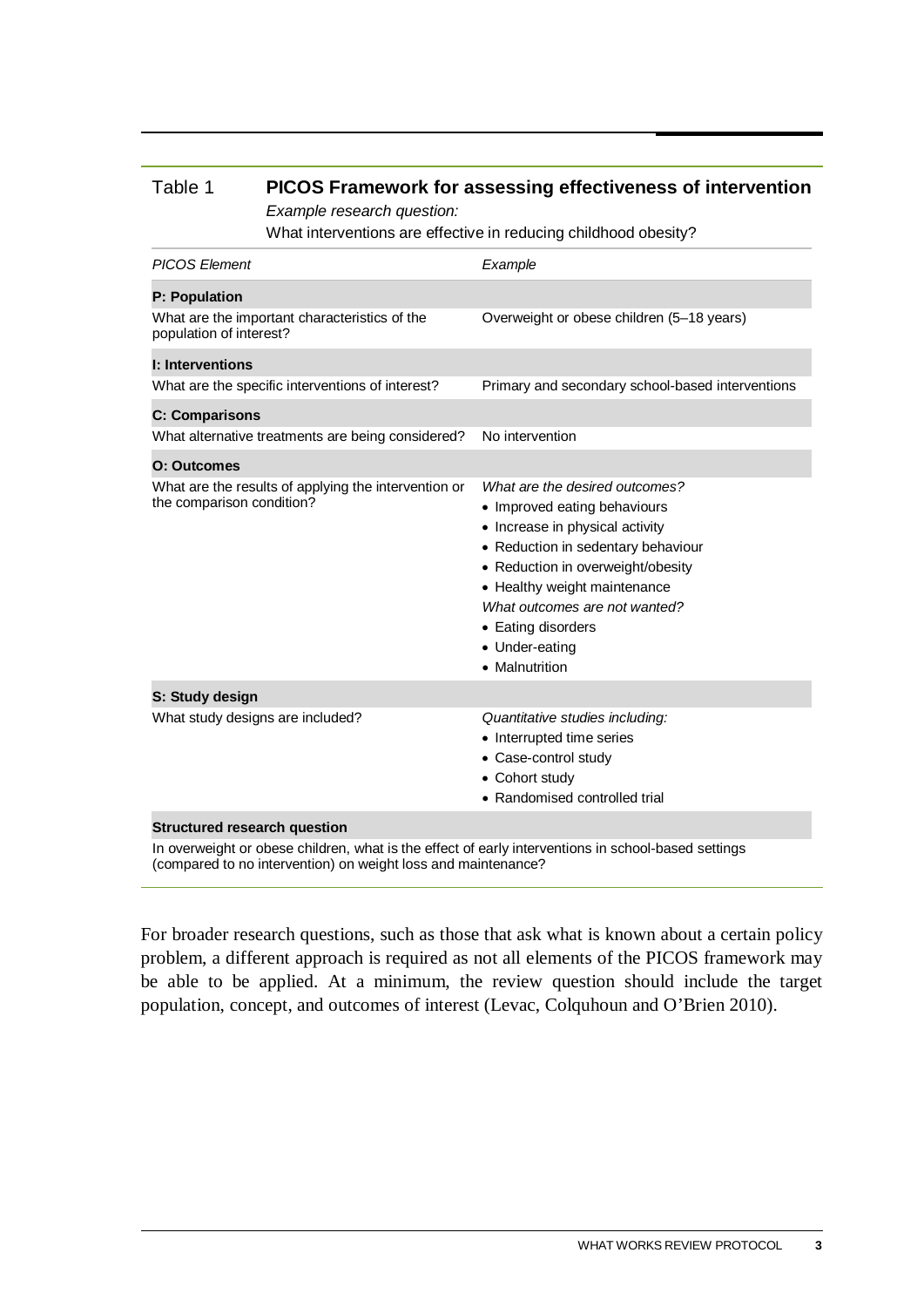<span id="page-7-0"></span>Table 2 sets out an *adapted* PICOS framework with a worked example of what is known about the impact of economic policies on obesity.

| Table 2                                                                    | Adaption of PICOS framework for reviews looking at what is<br>known about a particular area<br><b>Example Research Question:</b><br>What is known about the impact of economic policies on obesity? |                                                                                                                                                                                                                                                                                                         |  |
|----------------------------------------------------------------------------|-----------------------------------------------------------------------------------------------------------------------------------------------------------------------------------------------------|---------------------------------------------------------------------------------------------------------------------------------------------------------------------------------------------------------------------------------------------------------------------------------------------------------|--|
| <b>Framework Element</b>                                                   |                                                                                                                                                                                                     | <b>Worked Example</b>                                                                                                                                                                                                                                                                                   |  |
| <b>P: Population</b>                                                       |                                                                                                                                                                                                     |                                                                                                                                                                                                                                                                                                         |  |
| What are the important characteristics of the<br>population of interest?   |                                                                                                                                                                                                     | All people                                                                                                                                                                                                                                                                                              |  |
| <b>C: Concept</b>                                                          |                                                                                                                                                                                                     |                                                                                                                                                                                                                                                                                                         |  |
|                                                                            | What are the key concepts the need to be defined?                                                                                                                                                   | Economic policies (taxes, subsidies, targeted<br>income transfer programs)<br>Causal behaviours (diet, physical activity)                                                                                                                                                                               |  |
| O: Outcomes                                                                |                                                                                                                                                                                                     |                                                                                                                                                                                                                                                                                                         |  |
| What are the results of what can be accomplished,<br>improved or affected? |                                                                                                                                                                                                     | What are the desired outcomes?<br>• Improved eating behaviours<br>• Increase in physical activity<br>• Reduction in sedentary behaviour<br>• Reduction in overweight/obesity<br>• Healthy weight maintenance<br>What outcomes are not wanted?<br>• Eating disorders<br>• Under-eating<br>• Malnutrition |  |
|                                                                            |                                                                                                                                                                                                     |                                                                                                                                                                                                                                                                                                         |  |

#### **Structured research question**

What is known about the relationship between economic policies targeting obesity and the behaviours causing obesity in the broader population?

### **3 Set inclusion/exclusion criteria and search strategy**

Inclusion criteria are characteristics of studies that are required for them to be included in the review. Clearly defined inclusion criteria are a critical component of the review process because they set the scope limits for the review. If inclusion criteria are too narrow then important and potentially influential studies could be missed. In contrast, if inclusion criteria are too broad then screening out irrelevant literature will become overly time-consuming, and/or some literature could be included erroneously, distorting research conclusions.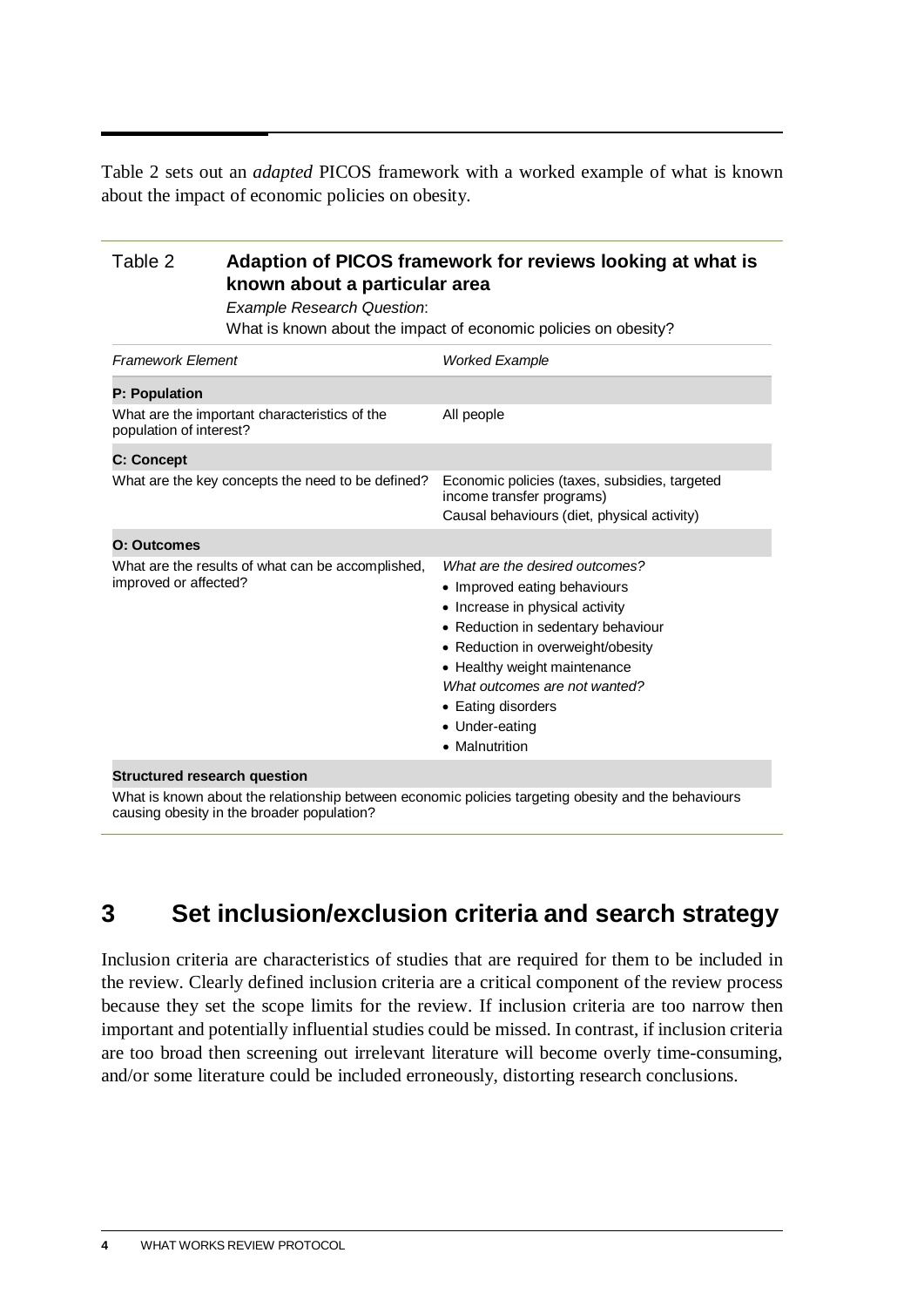### <span id="page-8-0"></span>**3.1 Inclusion and exclusion criteria**

 $\overline{a}$ 

The inclusion and exclusion criteria will depend on the research question for each review and the quantity of research. The only generic inclusion criterion for What Works reviews is that publications be written in English.[2](#page-8-1)

Inclusion and exclusion criteria are driven by the PICOS framework (table 1), or the adaptation in table 2 for reviews of a broader scope. As shown in the examples, these frameworks determine the study population, the interventions, comparisons and concepts the review is concerned with (or area of interest for research where no specific intervention is being reviewed), the types of outcomes to be analysed, and the sorts of study designs within scope.

To correctly define parameters for the review, the search strategy must be tested against a bibliographic database. This process allows reviewers to gain a sense of the volume and general scope of the research field (Arksey and O'Malley 2005). The process is iterative and involves trialling certain terms and phrases into search engines to ensure the scope of the research question is correct.

There are also some additional criteria that need to be scoped for reviews, which will be determined at the time of the review in consultation with experts and after the reviewers have become familiar with the depth and breadth of the literature. These criteria include:

- 1. *Date* each review will specify a cut-off excluding all studies published/released afterwards (typically the date review searches were conducted). Some reviews will also specify a date excluding all studies published/released earlier, creating a date range for study inclusion. (This earlier date restriction may be unnecessary in certain circumstances, such as when an intervention of interest has only been implemented recently or there are not many studies analysing its effects.)
- 2. *Peer review and grey literature*[3](#page-8-2) *—* each review will search bibliographic databases of peer reviewed academic journals, and the review will also state whether grey literature was included in the search.<sup>[4](#page-8-3)</sup>

<span id="page-8-1"></span><sup>2</sup> This restriction could cause language bias as it is possible researchers are more likely to report positive results in large, international, English-language journals and leave negative findings for smaller local journals (The Cochrane Collaboration 2011). However, research on the effects of language bias is conflicted and the Secretariat considers this particular risk to be low.

<span id="page-8-2"></span><sup>3</sup> Grey literature refers to studies not available in bibliographic sources such as databases or indexes, and includes both print and electronic literature (Outten 2017). Typical sources include working papers, reports, government documents, editorials, news items, conference papers etc.

<span id="page-8-3"></span><sup>4</sup> For interventions, excluding grey literature could lead to 'publication bias', whereby studies that do not find effects/impacts are less likely to be published in an academic journal than those that do, creating a bias towards studies showing their purported impacts (Gough, Oliver and Thomas 2013; Song, Hooper and Loke 2013). The inclusion of grey literature will depend upon the nature and extent of the relevant literature, and resource constraints which may limit the extent of the search.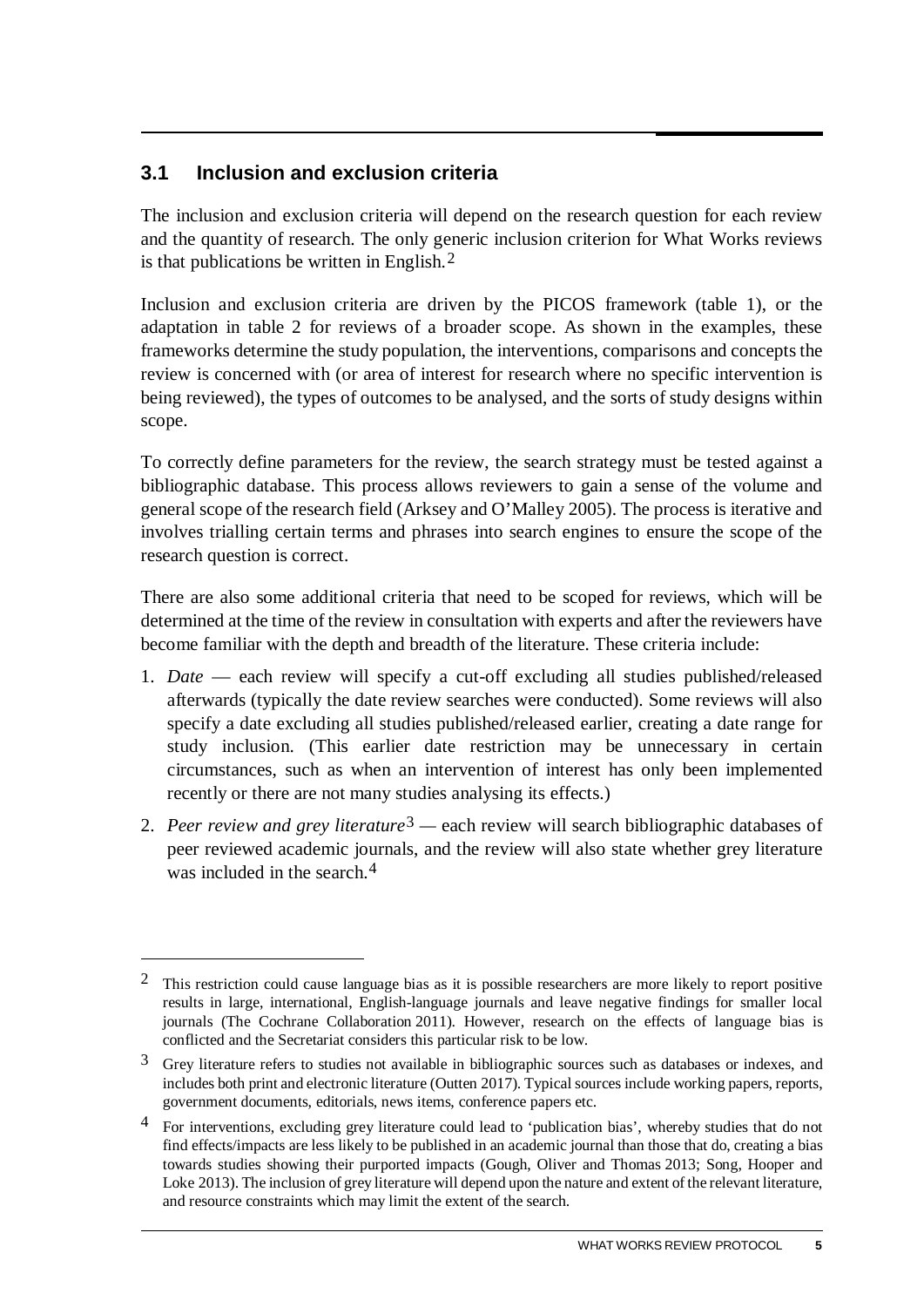For illustrative purposes, table 3 provides an example of inclusion/exclusion criteria for a review of what is known about a policy problem, and table 4 provides an example for a review of intervention effectiveness.

| Table 3                  | Example of inclusion/exclusion criteria for a review of what is<br>known about a policy problem                                                                                                                                                                                                                                                                                                                                                                                                                                                                                                                                                                                              |                                                                                                                                                                                                                                                                                                                                                                                                                                                                                                                                            |  |  |
|--------------------------|----------------------------------------------------------------------------------------------------------------------------------------------------------------------------------------------------------------------------------------------------------------------------------------------------------------------------------------------------------------------------------------------------------------------------------------------------------------------------------------------------------------------------------------------------------------------------------------------------------------------------------------------------------------------------------------------|--------------------------------------------------------------------------------------------------------------------------------------------------------------------------------------------------------------------------------------------------------------------------------------------------------------------------------------------------------------------------------------------------------------------------------------------------------------------------------------------------------------------------------------------|--|--|
|                          | Example study:<br>Information and Communication Technology-Enabled Person-Centred Care for<br>the 'Big Five' Chronic Conditions (Scoping Review)                                                                                                                                                                                                                                                                                                                                                                                                                                                                                                                                             |                                                                                                                                                                                                                                                                                                                                                                                                                                                                                                                                            |  |  |
|                          |                                                                                                                                                                                                                                                                                                                                                                                                                                                                                                                                                                                                                                                                                              |                                                                                                                                                                                                                                                                                                                                                                                                                                                                                                                                            |  |  |
| Criterion                | Included                                                                                                                                                                                                                                                                                                                                                                                                                                                                                                                                                                                                                                                                                     | Excluded                                                                                                                                                                                                                                                                                                                                                                                                                                                                                                                                   |  |  |
| Date                     | Publications from 1989 when the first studies have<br>been reported on e-health, in which internet<br>technology is applied in the health domain                                                                                                                                                                                                                                                                                                                                                                                                                                                                                                                                             |                                                                                                                                                                                                                                                                                                                                                                                                                                                                                                                                            |  |  |
| Language                 | English                                                                                                                                                                                                                                                                                                                                                                                                                                                                                                                                                                                                                                                                                      |                                                                                                                                                                                                                                                                                                                                                                                                                                                                                                                                            |  |  |
| Type of article          | Studies published in EMBASE, PubMed and<br>Cochrane Library                                                                                                                                                                                                                                                                                                                                                                                                                                                                                                                                                                                                                                  | Letters, editorials, news items and<br>conference abstracts from these<br>databases                                                                                                                                                                                                                                                                                                                                                                                                                                                        |  |  |
| Population<br>and sample | Persons coping with one or more of the "big five"<br>chronic diseases (diabetes mellitus, cardiovascular<br>disease, chronic respiratory disease, cancer and<br>stroke)<br>Chronic care for people already diagnosed with a<br>chronic disease<br>Person-centred self-management and self-care<br>involved                                                                                                                                                                                                                                                                                                                                                                                   | Persons coping with acute<br>diseases, such as acute stroke<br>Preventive Care and Public Care<br>involving screening and prevention<br>activities<br>Children (since they are taken care<br>of by their parents)                                                                                                                                                                                                                                                                                                                          |  |  |
| <b>Study Focus</b>       | ICT (information and communication technology)<br>involved<br>Medical study relating outcomes to ICT intervention<br>Documenting, monitoring and interaction<br>applications for person-centred care<br>Connected care communication: multiple target<br>groups as users of the application<br>Related to a person or patient<br>Minimal two users involved; a patient with chronic<br>condition and health care professional<br>Telephone as device to connect patients with<br>caregivers, in combination with remote health care<br>services<br>Share personal health concerns<br>Manage own personal health information<br>Virtual Reality for stroke rehabilitation<br>Twitter<br>Skype | No ICT involved in the study<br>Mobile in sense of mobility (mobile<br>teams)<br>The risk on brain damage through<br>the use of cellular phone<br>Managerial study outcomes of for<br>example cost estimation<br>comparisons, or proposed<br>strategies, care models etc.<br>Personal health records and other<br>medical records applications for<br>other usage<br>One target group of the Health care<br>application<br>No patients mentioned or involved<br>Health care professional<br>applications<br>Patient community applications |  |  |
| Outcomes                 | Theoretical study outcomes such as frameworks<br>Outcomes measuring health related quality of life<br>(HRQL) and quality of life (QoL)<br>Outcomes measuring cost efficiency<br>Outcomes measuring other impact and<br>performance factors                                                                                                                                                                                                                                                                                                                                                                                                                                                   |                                                                                                                                                                                                                                                                                                                                                                                                                                                                                                                                            |  |  |
| Setting                  | Home health care setting: care activities at home<br>connected to care activities at other health care<br>settings                                                                                                                                                                                                                                                                                                                                                                                                                                                                                                                                                                           | Care only in a hospital or other<br>intramural setting<br>Self-tests at home (e.g. self-<br>diagnosis)                                                                                                                                                                                                                                                                                                                                                                                                                                     |  |  |

*Source*: Wildevuur and Simonse (2015)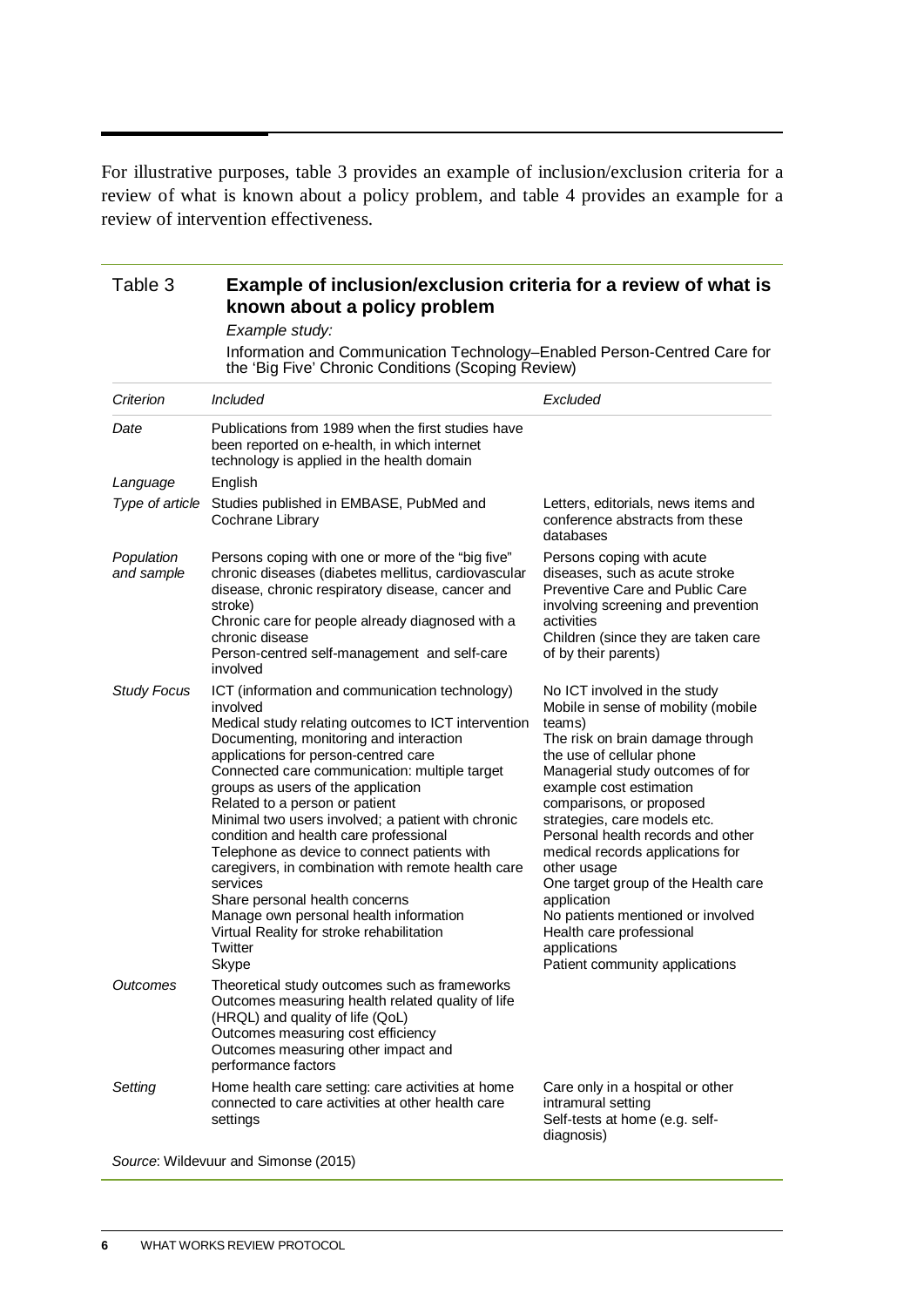<span id="page-10-0"></span>

| Table 4                     | review<br>Example study:                                                                                                                                                                          | Example of inclusion/exclusion criteria for an effectiveness<br>Sedentary behaviour and diet across the lifespan (Updated systematic review)                            |  |  |
|-----------------------------|---------------------------------------------------------------------------------------------------------------------------------------------------------------------------------------------------|-------------------------------------------------------------------------------------------------------------------------------------------------------------------------|--|--|
| Criterion                   | <b>Included</b>                                                                                                                                                                                   | Excluded                                                                                                                                                                |  |  |
| Date                        | Publications released between January<br>2010 and October 2013 inclusive                                                                                                                          |                                                                                                                                                                         |  |  |
| Language                    | English                                                                                                                                                                                           |                                                                                                                                                                         |  |  |
| Type of article             | Studies published in Medline, PsychInfo,<br>Cochrane Library, Web of Science and<br><b>Science Direct</b><br>Studies published in Sedentary Behaviour<br>review papers<br>Author's personal files |                                                                                                                                                                         |  |  |
| Population<br>and sample    | Preschool children (<5 years), school aged<br>children (6-11 years), adolescents (12-18<br>years) and adults (>18 years)                                                                          | Studies that did not involve healthy free<br>living individuals (i.e. chronic illnesses<br>preventing physical activity), unless reported<br>risk factors were included |  |  |
| Outcomes                    | Measure at least one domain of sedentary<br>behaviour and one aspect of dietary intake<br>Assess an association between at least one<br>sedentary behaviour and one aspect of<br>dietary intake   | Studies that reported physical inactivity (low<br>physical activity) as a measure of sedentary<br>behaviour                                                             |  |  |
|                             | Study designs Observational studies                                                                                                                                                               | Studies that manipulated a sedentary<br>behaviour and/or aspects of dietary intake                                                                                      |  |  |
| Source: Hobbs et al. (2014) |                                                                                                                                                                                                   |                                                                                                                                                                         |  |  |

### **3.2 Search strategy — identifying potential studies**

When the inclusion criteria have been chosen, reviewers may conduct a pilot search of the literature to test whether the inclusion criteria are appropriate (a subject-relevant bibliographic database will be used for the pilot), and adjust them if they are too broad/narrow.

When they are satisfied the criteria are appropriate, reviewers will search for studies via the following sources (Arksey and O'Malley 2005):

- *Electronic databases* depending on the research question, the reviewers may use the skills of a Productivity Commission librarian who will assist in choosing the most relevant databases (a minimum of two databases will be used), selecting relevant terms for search queries and running the searches.
- *Hand-searching key journals* in case some of the databases used are incomplete or not up-to-date, several key journals may be hand-searched to recover additional studies not retrieved by the database search. Hand-searching may also be relevant when conducting reviews within new fields of research that may not have not been indexed.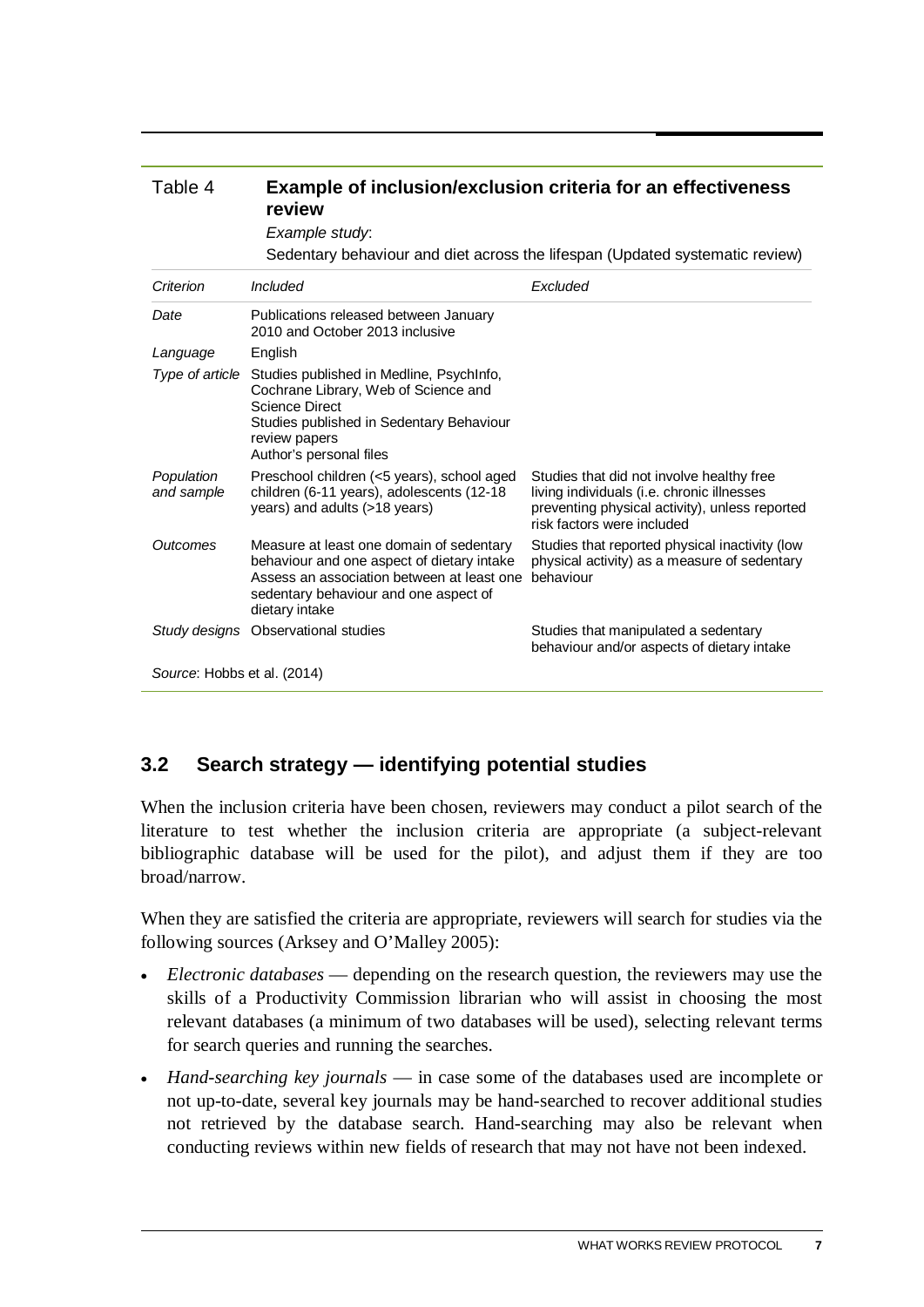- <span id="page-11-0"></span>• *Contacting relevant organisations or networks —* networks of individuals or organisations may be contacted to get additional guidance on the field of research and on some key studies. This could be particularly useful if the review includes grey literature.
- *Reference lists* after all three data sources above have been searched and studies screened for relevance (i.e. completion of full text eligibility screening in section 3 below), the bibliographies of the final group of included studies are searched for additional studies.

Each review will document which databases were searched, the key journals that were hand-searched, the search terms used (including search fields where relevant) and the results of those searches. The number of articles retrieved from each of the sources will also be recorded (see Figure 1). The review will also document any external contacts who were contacted, those who responded and their input to the review.

# **4 Literature Screening**

What Works reviews will screen studies searched across all literature sources over three steps involving two reviewers (any differences between the two will be resolved by discussion):

- 1. *Duplicate removal*  removing any articles doubled up across the various literature sources.
- 2. *Title and abstract screening*  study titles and abstracts are screened for relevance against the inclusion and exclusion criteria.
- 3. *Full text eligibility screening*  for studies where it is unclear whether the inclusion/exclusion criteria are met after title and abstract screening, the full texts are read to make a final determination.

Each individual study included in the review after step three will have the full text retrieved and will be recorded in a spreadsheet. Another team member will test this screening for the first 10 articles to ensure inclusion/exclusion criteria are applied consistently.

What Works reviews will utilise the PRISMA (**P**referred **R**eporting **I**tems for **S**ystematic Reviews and **M**eta-**A**nalyses) flowchart to display the results of each step of the search and screening process. Figure 1 gives an example of a PRISMA flowchart.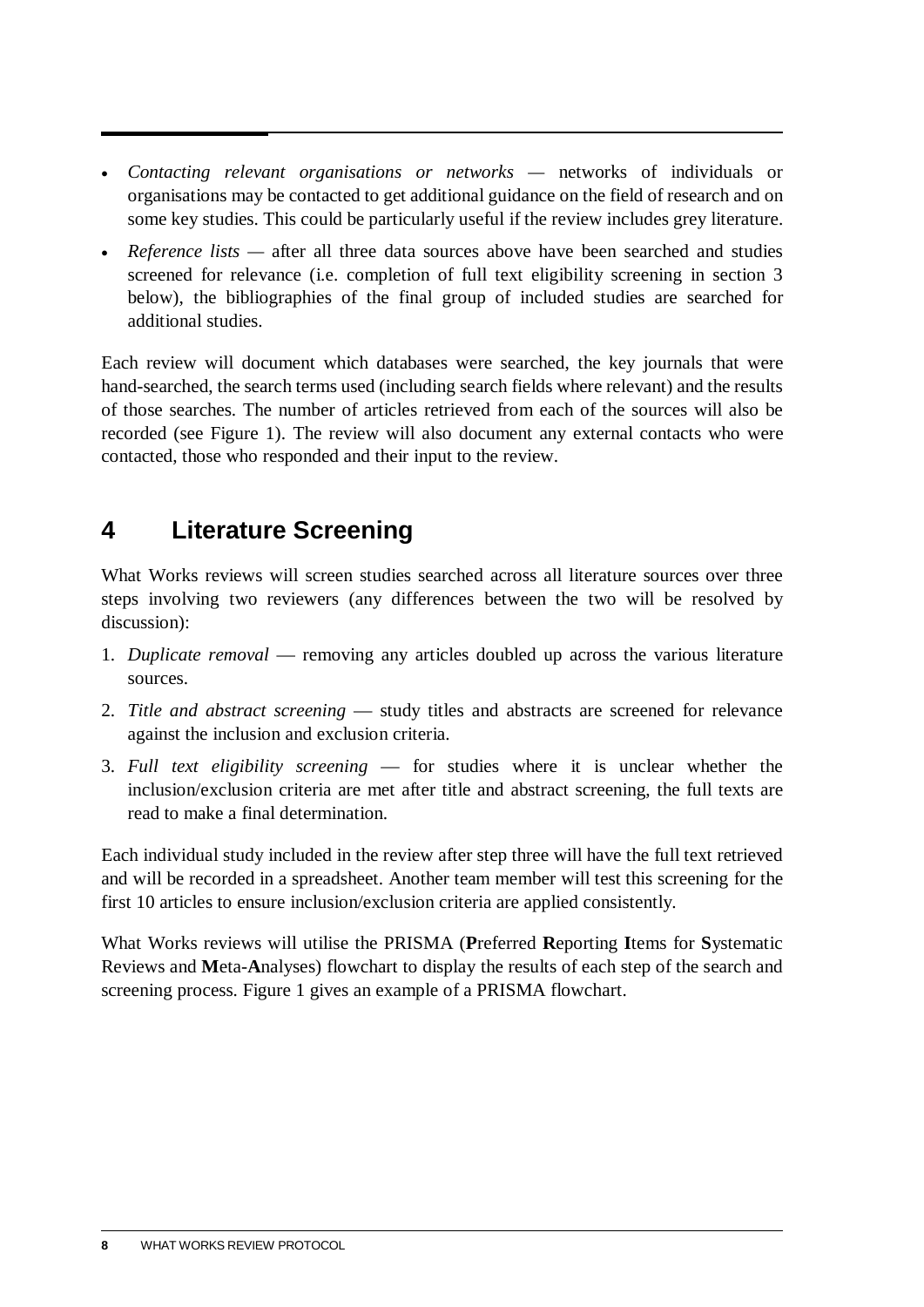

*Source*: (O'Flaherty and Phillips 2015)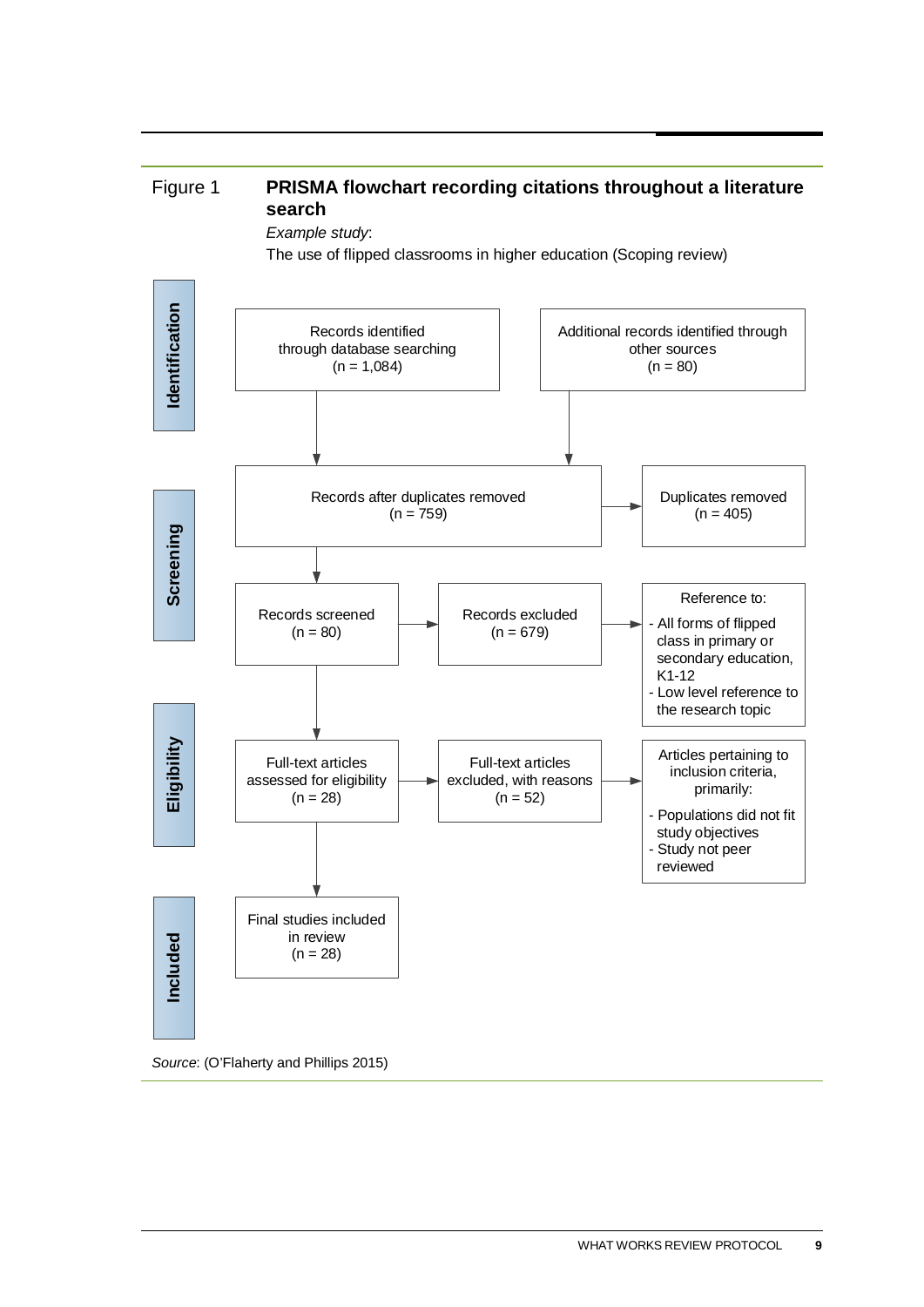## <span id="page-13-0"></span>**5 Data extraction**

The information extracted from the full text will be recorded in chart form, setting the categories of relevant information against the list of included studies. This chart will be made available as an appendix to the final report.

For guidance on format of data extraction, What Works reviews will draw guidance from studies such as Costello et al. 2014 and Fitzpatrick-Lewis et al. 2011 for reviews of intervention effectiveness. For reviews looking at what is known about a policy problem, guidance will been drawn from Archer et al. 2011, Arksey and O'Malley 2005 and O'Flaherty and Phillips 2015.

The categories used for each review will be tailored to the type of review. Below is a subset of categories that could be drawn up appropriate to the review question:

- study aim/research question
- study country
- study design
- sample population size (and including demographics if known)
- comparison condition
- setting
- intervention program
- intervention time period (including follow up)
- interactions between multiple interventions (if known)
- primary outcome measure/s
- secondary outcome measure/s
- results (for example, effect sizes)
- evidence relating to any secondary questions (if asked in addition to primary research question).

If there are quantifiable results based on similar outcome measures, information may also be recorded to inform a meta-analysis (otherwise information will only be narrative synthesis).

For effectiveness reviews, one reviewer will undertake the data extraction. A second reviewer will test the data extraction process for the first 10 studies to ensure no bias in recording.

For reviews of a broader scope, the range of categories may need to be refined in an iterative process to ensure the correct balance of relevance and completeness (Levac, Colquhoun and O'Brien 2010). This process consists of two reviewers independently categorising and recording the relevant data and information for a subset of the studies. When the subset results are finished the results can be compared and refined before applying the new categories to the full list of studies.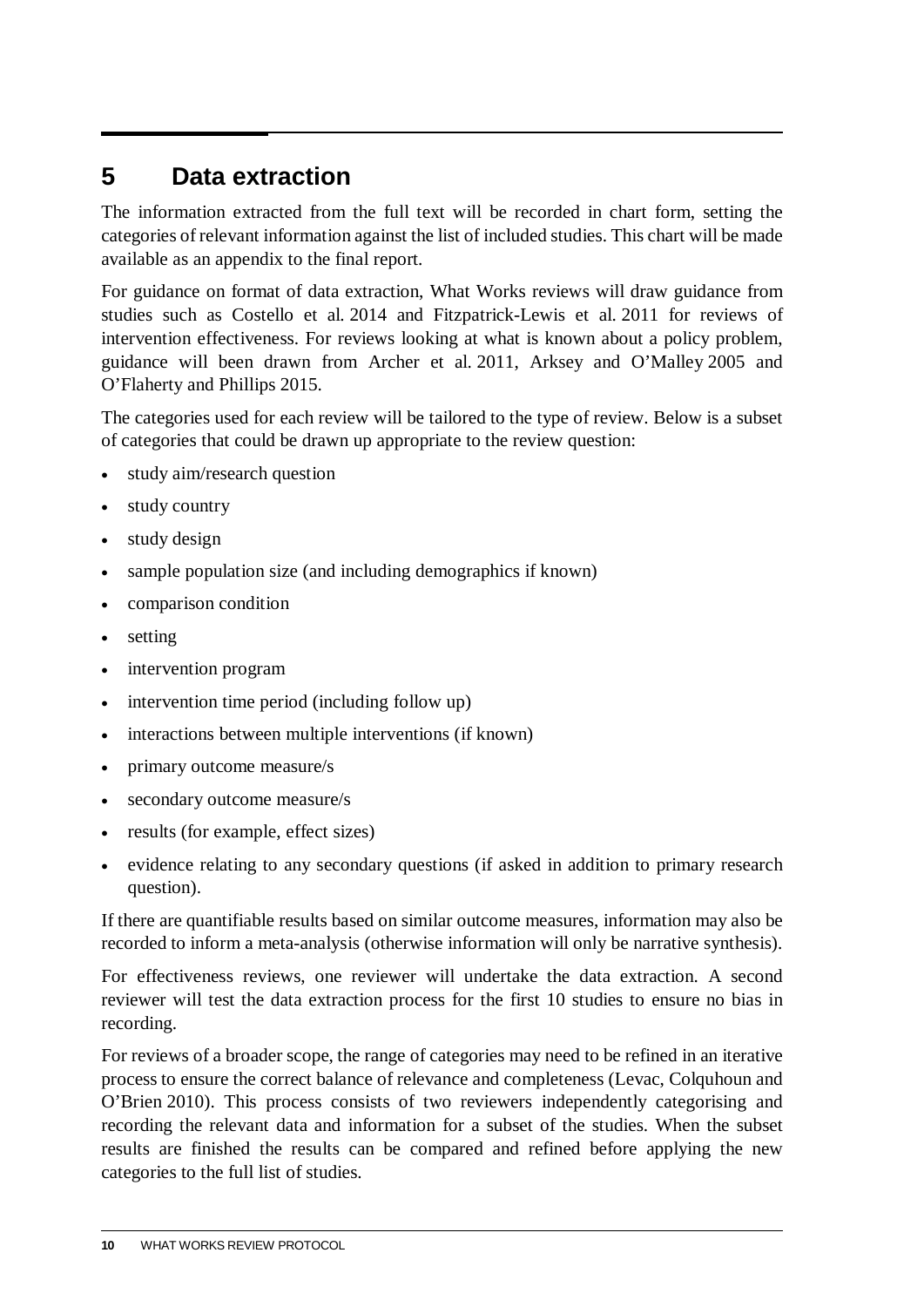### <span id="page-14-0"></span>**6 Evidence assessment**

Where possible, What Works reviews will conduct an assessment of the robustness of both quantitative and qualitative studies.

Different assessment techniques are needed to assess different study designs, so each review will stipulate which assessment tool was used. Below are some key resources (guides, checklists and information repositories) to be used when assessing studies.

- The Cochrane Handbook for Systematic Reviews of Interventions.
- Campbell Collaboration Systematic Reviews: Policies and Guidelines.
- AMSTAR (Assessing the Methodological Quality of Systematic Reviews) checklist.
- EQUATOR Network (Enhancing the QUAlity and Transparency Of Health Research).
- Joanna Briggs Institute (assessment tools for qualitative studies).

## **7 Evidence synthesis**

All evidence that passes the initial screening is included in the synthesis stage. Where an assessment of evidence quality can be undertaken (step 6) greater weight will be given to studies that were assessed as being robust, as measured against the assessment criteria in the chosen assessment tool.

The synthesis has four components:

- Volume and characteristics of the evidence
	- includes: types of evidence; research designs; populations covered; interventions used; and overall assessment of quality
	- enables identification of gaps or excesses in evidence base
- Describing what the evidence indicates
	- provides information on what the evidence indicates in relation to the research question, and will cover context and scalability issues
	- synthesis will be narrative in nature (primarily relies on the use of text, with some tabular or graphical representations), but may include some statistical synthesis<sup>[5](#page-14-1)</sup> if resources and information are available
- Implications of the findings

 $\overline{a}$ 

– relates the findings to the policy context, including identification and responses to address issues of scalability

<span id="page-14-1"></span><sup>5</sup> Statistical synthesis could include calculation of aggregate effect sizes and statistical significance.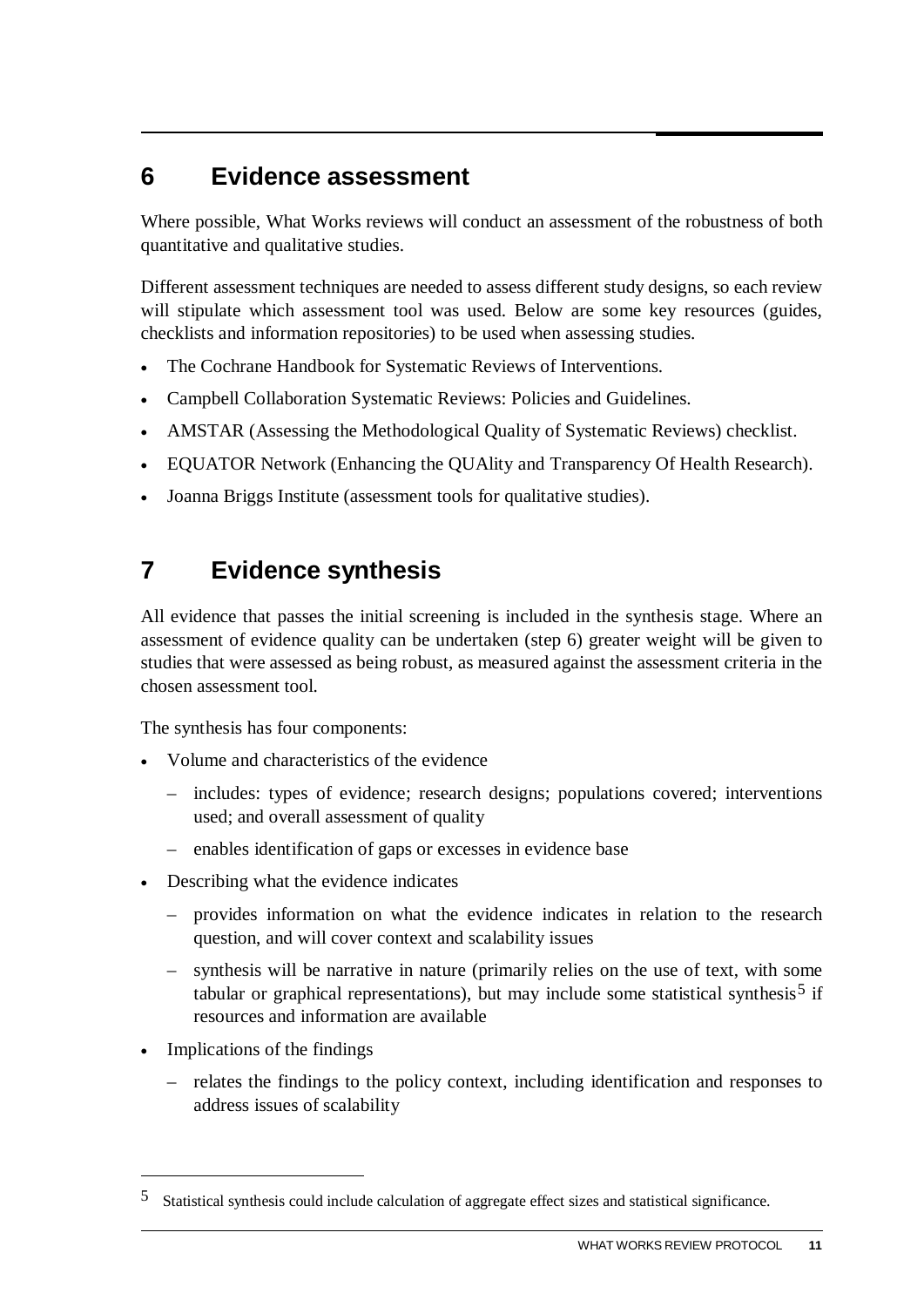- <span id="page-15-0"></span>Suggestions for further research
- Provide findings to government and content specialist expert/s for feedback.

To ensure appropriate content focus and contextualisation of findings, it is anticipated that a content specialist will be required for expert comment on individual reviews.

## **8 Communication of findings**

What Works reviews aim to assist decision makers to improve government services, by providing accessible information to target audiences that is able to be actioned.[6](#page-15-1)

### What to communicate

What Works reviews will follow the approach developed by the Canadian Health Services Research Foundation (CHSRF 2001).

- A 1-page document of *main messages*
	- The information will be non-technical in nature and contain the main messages or lessons to be learned from the review's findings. This will incorporate some interpretation of the findings, and is aimed at users who may not require the additional detail that would be present in part in the executive summary, and contained in the full report.
- A 3-page *executive summary*
	- The executive summary will be non-technical in nature and contain the key issues analysed in the review, provide some background and context to the issues, summarise the review's key findings and include a brief overview of the strengths and limitations of the review as they relate to interpretation of the findings. It is primarily aimed at users who need to quickly decide whether the review is relevant for them and how they can use it.
- A full *report*

-

– The report (with technical appendixes attached) will document the process of review, the review findings, strengths and limitations of the review, what it means for policy and practice, and areas for further research. The report is aimed at policy makers and researchers who require the technical detail for further research and analysis.

It is anticipated that the 1-page and 3-page documents will be more commonly read, and that the following standard headings will be used:

• What is the review about?

<span id="page-15-1"></span><sup>6</sup> Target audiences were agreed by the Steering Committee as part of the What Works framework development and are: policy makers; governments; service providers; researchers and clients.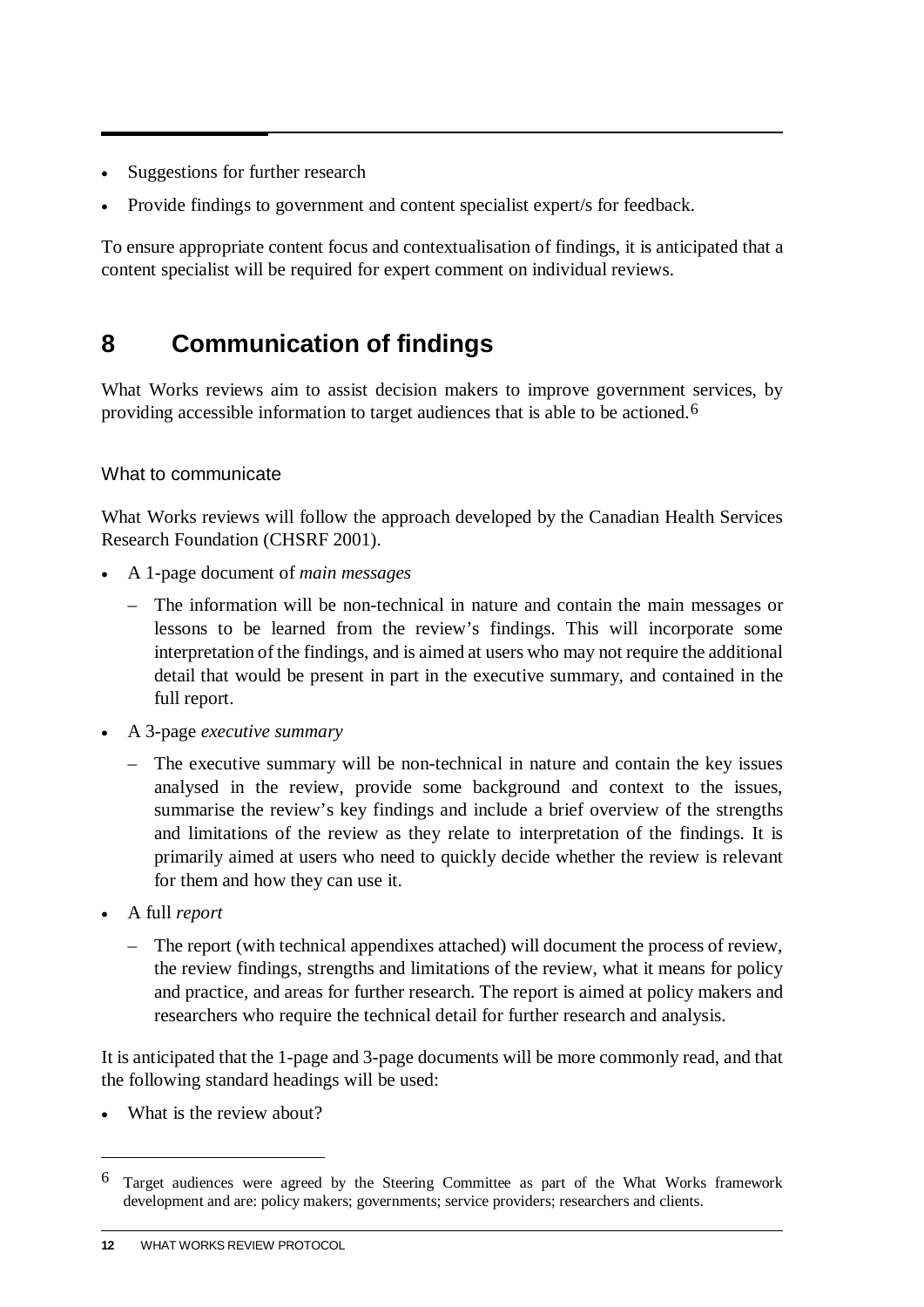- <span id="page-16-0"></span>What is the evidence?
- What does this mean for policy, practice and research?

### How to communicate

The mediums for communicating the findings will be informed by the review's target audiences (policy makers, governments, service providers, researchers and clients). They will be considered on a case-by-case basis and may include a mix of the following:

- placement on the Productivity Commission website and cross-link to relevant government and non-government websites
- social media (Facebook and Twitter)
- conference presentations and journal articles.

The above communication mediums and content delivery within those mediums may be subject to change based on feedback from target audiences.

### **9 Follow up**

The Secretariat will monitor the extent to which review findings are being implemented by the target audiences (in the short term via correspondence with the Steering Committee and desk top research) including reasons for non-use. This forms a key part of the loop between policy formation and policy implementation. The Secretariat will investigate *if* the findings from the reviews have been used (both nationally and internationally), but does not have the necessary resources to make an assessment of the quality of *how* they were used. Learnings from the use of the reviews can inform future reviews.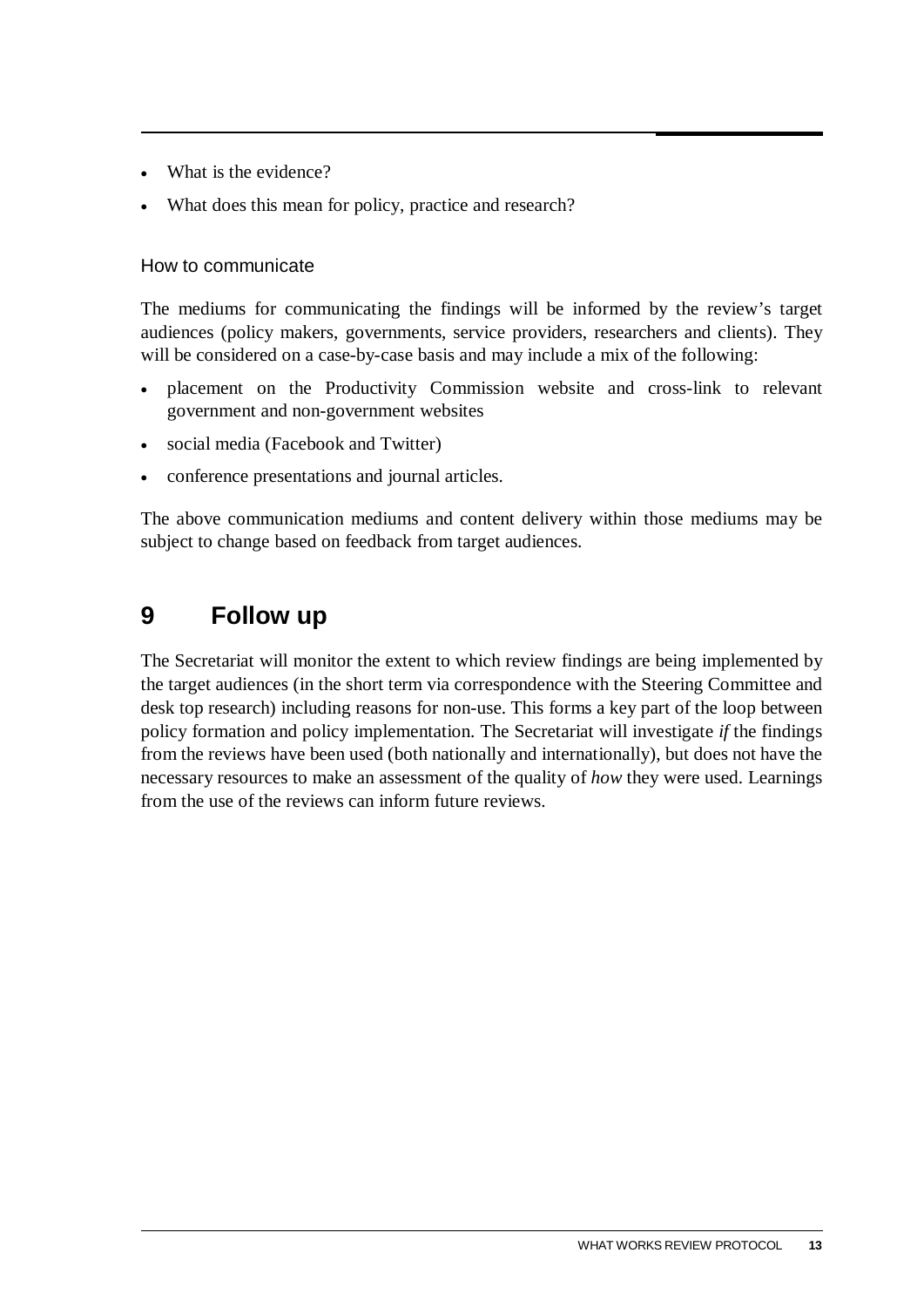### <span id="page-17-0"></span>**References**

- Archer, N., Fevrier-Thomas, U., Lokker, C., McKibbon, K.A. and Straus, S.E. 2011, 'Personal health records: a scoping review', *Journal of the American Medical Informatics Association: JAMIA*, vol. 18, no. 4, pp. 515–522.
- Arksey, H. and O'Malley, L. 2005, 'Scoping studies: towards a methodological framework', *International Journal of Social Research Methodology*, vol. 8, no. 1, pp. 19–32.
- CHSRF (Canadian Health Services Research Foundation) 2001, *Reader-Friendly Writing 1:3:25*, http://www.betterevaluation.org/en/resources/guide/reader-friendly\_writing (accessed 2 March 2017).
- Costello, R.B., Lentino, C.V., Boyd, C.C., O'Connell, M.L., Crawford, C.C., Sprengel, M.L. and Deuster, P.A. 2014, 'The effectiveness of melatonin for promoting healthy sleep: a rapid evidence assessment of the literature', *Nutrition Journal*, vol. 13, p. 106.
- Fitzpatrick-Lewis, D., Ganann, R., Krishnaratne, S., Ciliska, D., Kouyoumdjian, F. and Hwang, S.W. 2011, 'Effectiveness of interventions to improve the health and housing status of homeless people: a rapid systematic review', *BMC Public Health*, vol. 11, p. 638.
- Gough, D.A., Oliver, S. and Thomas, J. 2013, *Learning from research: systematic reviews for informing policy decisions: a quick guide*, Nesta London, UK, http://ktdrr.org/cgibin/ktstrategies\_search.cgi?location=sr&sel\_1=174 (accessed 1 March 2017).
- Hobbs, M., Pearson, N., Foster, P.J. and Biddle, S.J.H. 2014, 'Sedentary behaviour and diet across the lifespan: an updated systematic review', *Br J Sports Med*, p. bjsports-2014- 093754.
- Levac, D., Colquhoun, H. and O'Brien, K.K. 2010, 'Scoping studies: advancing the methodology', *Implementation Science*, vol. 5, p. 69.
- Methley, A.M., Campbell, S., Chew-Graham, C., McNally, R. and Cheraghi-Sohi, S. 2014, 'PICO, PICOS and SPIDER: a comparison study of specificity and sensitivity in three search tools for qualitative systematic reviews', *BMC Health Services Research*, vol. 14, p. 579.
- O'Flaherty, J. and Phillips, C. 2015, 'The use of flipped classrooms in higher education: A scoping review', *The Internet and Higher Education*, vol. 25, pp. 85–95.
- Outten, C. 2017, *Research Guides: Gray Literature*, http://csulb.libguides.com/c.php?g=39129&p=249422 (accessed 30 June 2017).
- Song, F., Hooper, L. and Loke, Y. 2013, 'Publication bias: what is it? How do we measure it? How do we avoid it?', *Open Access Journal of Clinical Trials*, vol. 2013, no. 5, pp. 71–81.
- The Cochrane Collaboration 2011, *Cochrane handbook for systematic reviews of interventions*, Higgins, J.P. and Green, S. (eds), vol 5.1, http://handbook-5- 1.cochrane.org/ (accessed 1 March 2017).